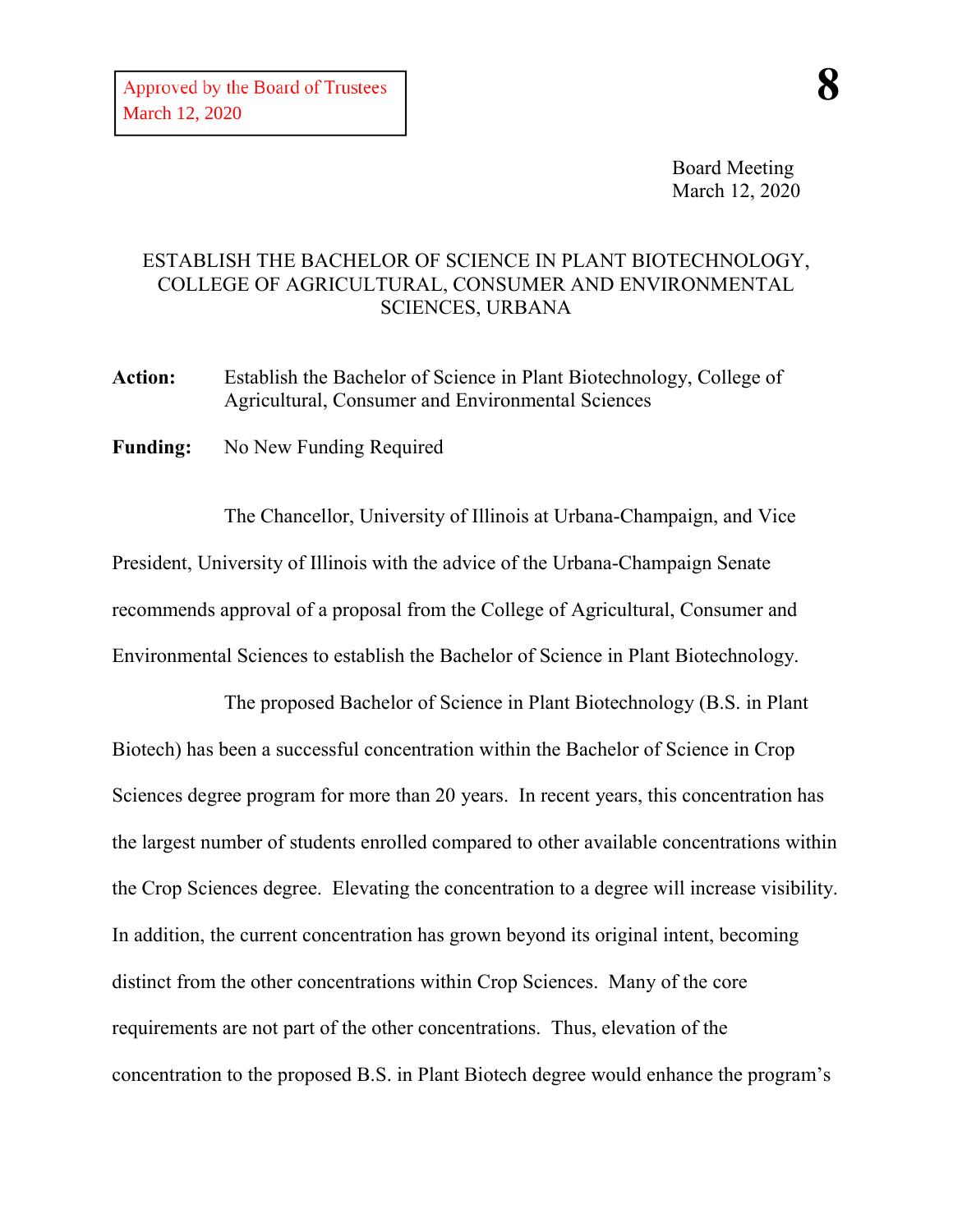identity, provide greater prominence to this area of diverse expertise, and better reflect the distinctness of this plan of study. Many students are interested in learning about and acquiring skills in innovative biotechnology-based solutions for addressing urgent global challenges to agriculture and food security. The B.S. in Plant Biotech incorporates coursework in crop sciences, molecular biology, genetics and genomics, biochemistry, plant protection, and data analysis to provide a comprehensive education in the field of technology. This interdisciplinary curriculum prepares students for careers in a variety of fields across the plant biotechnology sector. As the quantity and diversity of biotech crops grown worldwide continues to increase, graduates of the B.S. in Plant Biotech will help meet the growing demand for students trained in plant biotechnology.

Current facilities, including library resources, are adequate to support the program. Capacity exists within departmental courses that will serve as core courses for the major. The Plant Biotechnology and Molecular Biology concentration within the Bachelor of Science in Crop Sciences will be phased out as students currently enrolled in the program graduate or transfer to the new degree program. The concentration would be eliminated only when there are no longer any enrolled students.

The Board action recommended in this item complies in all material respects with applicable State and federal laws, University of Illinois *Statutes, The General Rules Concerning University Organization and Procedure*, and Board of Trustees policies and directives.

2